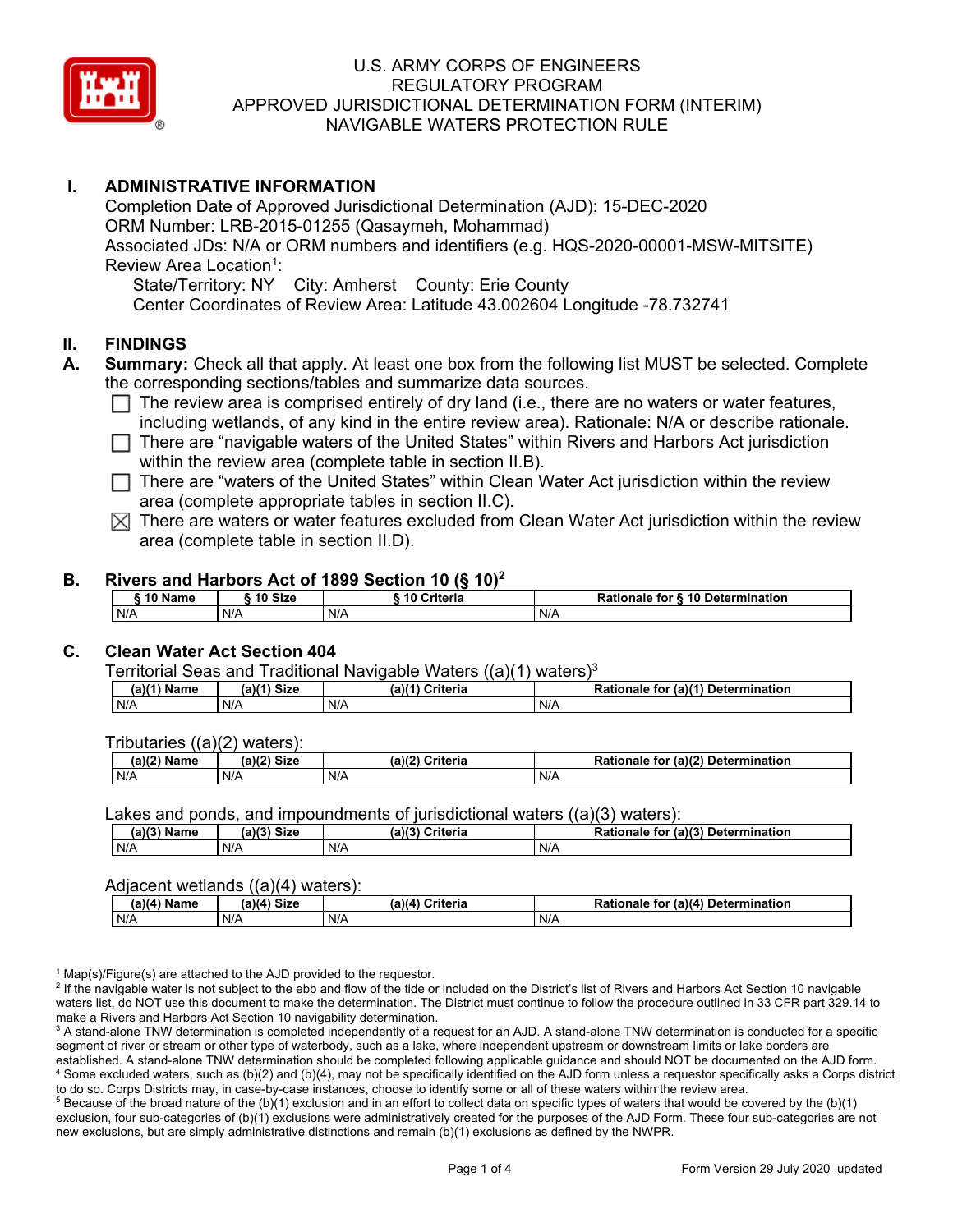

# **D. Excluded Waters or Features**

Excluded waters  $((b)(1) - (b)(12))^4$ :

| <b>Exclusion Name</b> | <b>Exclusion Size</b> | Exclusion <sup>5</sup>                                                                                                                                                        | <b>Rationale for Exclusion Determination</b>                                                                                                                                                                                                                                                                                                                                                                                                                                                                                                                                                                                                                                                                                                                                                                                                                                                                                                                                                                                                                                                                                                                                                                                                                                                                                                                                                                                                                                                                                                                                                                                             |
|-----------------------|-----------------------|-------------------------------------------------------------------------------------------------------------------------------------------------------------------------------|------------------------------------------------------------------------------------------------------------------------------------------------------------------------------------------------------------------------------------------------------------------------------------------------------------------------------------------------------------------------------------------------------------------------------------------------------------------------------------------------------------------------------------------------------------------------------------------------------------------------------------------------------------------------------------------------------------------------------------------------------------------------------------------------------------------------------------------------------------------------------------------------------------------------------------------------------------------------------------------------------------------------------------------------------------------------------------------------------------------------------------------------------------------------------------------------------------------------------------------------------------------------------------------------------------------------------------------------------------------------------------------------------------------------------------------------------------------------------------------------------------------------------------------------------------------------------------------------------------------------------------------|
| Ditch 1               | 700 feet              | $(b)(5)$ Ditch that is not an $(a)(1)$ or<br>(a)(2) water, and those portions of a<br>ditch constructed in an (a)(4) water<br>that do not satisfy the conditions of<br>(c)(1) | Ditch 1 was a drainage feature observed during the<br>April 2016 site visit. It appeared the ditch was<br>excavated to alleviate rear yard drainage. However,<br>during the site visit no bed or banks were observed<br>within the ditch. In addition, no water or flow was<br>observed in the ditch even though water was observed<br>in the surrounding area and delineated wetlands. The<br>ditch is not found on the USGS Clarence Center Quad.<br>The ditch was vegetated and significantly covered in<br>leaf litter with old fill piles and woody debris (cut logs)<br>found throughout. The ditch is perched significantly<br>higher in elevation then the maintained Town of<br>Amherst ditch to the North. The ditch doesn't contribute<br>direct flow to an $A(1)$ water or is an $A(1)$ water, the ditch<br>was not constructed in a tributary, doesn't relocate a<br>tributary nor or was the ditch constructed in an adjacent<br>wetland. Finally, the ditch doesn't contribute perennial<br>or intermittent flow during a particular year.                                                                                                                                                                                                                                                                                                                                                                                                                                                                                                                                                                                |
| Wetland 1             | $0.417$ acres         | (b)(1) Non-adjacent wetland                                                                                                                                                   | In the delineation report, it states Wetland 2 is a hard<br>wood swamp pocket located in the North portion of the<br>delineated parcel. The soils are mapped potentially<br>hydric. Vegetation found within this wetland is a mix of<br>non-hydric and hydrophtic vegetation. A review of aerial<br>imagery and other in-house resources show no<br>drainage patterns coming or going from wetland 1. This<br>was confirmed during the site visit. Wetland 1 is more<br>than 41 linear feet from Ditch 1 and 100 linear feet from<br>an excavated, maintained Town of Amherst ditch to the<br>West. No A(1)-A(3) waters were identified directly<br>abutting Wetland 1 during the site visit or an in-house<br>review of aerial imagery, topo maps, the NYSDEC<br>environmental resource or USFWS Wetland mapper.<br>The wetland is a shallow surface concave depression<br>that collects water and holds it long enough to provide<br>wetland characteristics but does not drain to A (1) -<br>A(3) waters. No natural or artificial barriers between<br>Wetland 1 and $A(1) - A(3)$ waters were found during<br>the site visit. The wetland is not inundated by an $A(1)$ –<br>A(3) waters. Also, the NRCS/USDA Web Soil Survey<br>"Flood Frequency Class" rating is "none" which means,<br>"flooding is not probable. The chance of flooding is<br>nearly 0 percent in any year". All resources reviewed<br>support the determination that Wetland 1 doesn't<br>directly abut an $A(1)$ - $A(3)$ waters, is not separated from<br>an A(1)-A(3) waters by a natural or man-made feature<br>and is not adjacent to an A(1)-A(3) waters. |
| Wetland 2             | $0.398$ acres         | (b)(1) Non-adjacent wetland                                                                                                                                                   | In the delineation report, it states Wetland 2 is a hard<br>wood/scrub-shrub swamp pocket located in the Center                                                                                                                                                                                                                                                                                                                                                                                                                                                                                                                                                                                                                                                                                                                                                                                                                                                                                                                                                                                                                                                                                                                                                                                                                                                                                                                                                                                                                                                                                                                          |

 $1$  Map(s)/Figure(s) are attached to the AJD provided to the requestor.

<sup>2</sup> If the navigable water is not subject to the ebb and flow of the tide or included on the District's list of Rivers and Harbors Act Section 10 navigable waters list, do NOT use this document to make the determination. The District must continue to follow the procedure outlined in 33 CFR part 329.14 to make a Rivers and Harbors Act Section 10 navigability determination.

<sup>3</sup> A stand-alone TNW determination is completed independently of a request for an AJD. A stand-alone TNW determination is conducted for a specific segment of river or stream or other type of waterbody, such as a lake, where independent upstream or downstream limits or lake borders are established. A stand-alone TNW determination should be completed following applicable guidance and should NOT be documented on the AJD form. <sup>4</sup> Some excluded waters, such as (b)(2) and (b)(4), may not be specifically identified on the AJD form unless a requestor specifically asks a Corps district to do so. Corps Districts may, in case-by-case instances, choose to identify some or all of these waters within the review area.

<sup>5</sup> Because of the broad nature of the (b)(1) exclusion and in an effort to collect data on specific types of waters that would be covered by the (b)(1) exclusion, four sub-categories of (b)(1) exclusions were administratively created for the purposes of the AJD Form. These four sub-categories are not new exclusions, but are simply administrative distinctions and remain (b)(1) exclusions as defined by the NWPR.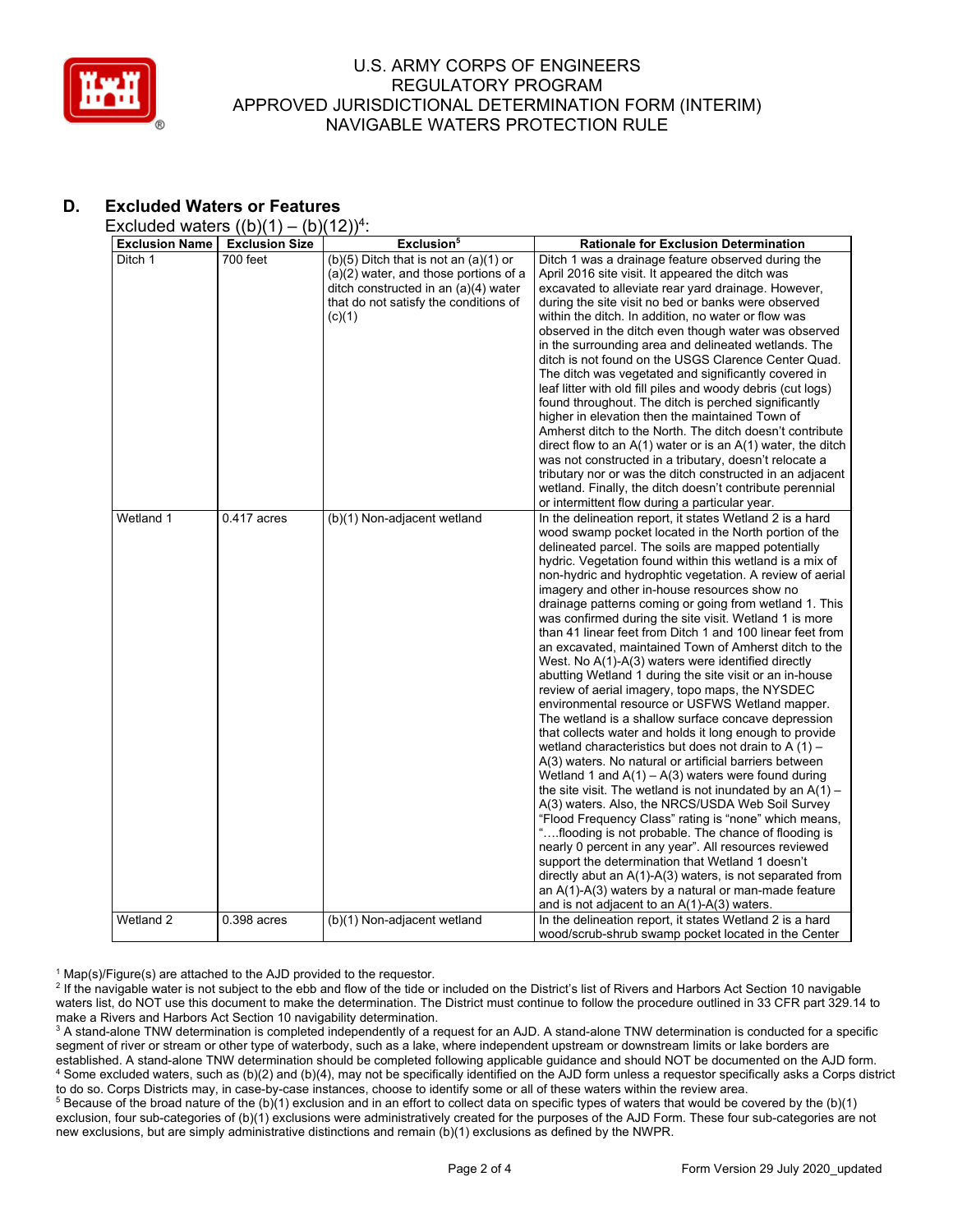

|           |              |                             | portion of the delineated parcel. The soils are mapped<br>potentially hydric. Vegetation found within this wetland<br>is a mix of non-hydric and hydrophtic vegetation. A<br>review of aerial imagery and other in-house resources<br>show no drainage patterns coming or going from<br>wetland 2. This was confirmed during the site visit.<br>Wetland 2 is more than 60 linear feet from Ditch 1 and<br>350 linear feet from an excavated, maintained Town of<br>Amherst ditch to the West. No $A(1)-A(3)$ waters were<br>identified directly abutting Wetland 1 during the site visit<br>or an in-house review of aerial imagery, topo maps, the<br>NYSDEC environmental resource or USFWS Wetland<br>mapper. The wetland is a shallow surface concave<br>depression that collects water and holds it long enough<br>to provide wetland characteristics but does not drain to<br>$A(1) - A(3)$ waters. No natural or artificial barriers<br>between Wetland 2 and $A(1) - A(3)$ waters were found<br>during the site visit. The wetland is not inundated by an<br>$A(1) - A(3)$ waters. Also, the NRCS/USDA Web Soil<br>Survey "Flood Frequency Class" rating is "none" which<br>means, "flooding is not probable. The chance of<br>flooding is nearly 0 percent in any year". All resources<br>reviewed support the determination that Wetland 1<br>doesn't directly abut an $A(1)-A(3)$ waters, is not<br>separated from an $A(1)-A(3)$ waters by a natural or<br>man-made feature and is not adjacent to an $A(1)-A(3)$<br>waters. |
|-----------|--------------|-----------------------------|------------------------------------------------------------------------------------------------------------------------------------------------------------------------------------------------------------------------------------------------------------------------------------------------------------------------------------------------------------------------------------------------------------------------------------------------------------------------------------------------------------------------------------------------------------------------------------------------------------------------------------------------------------------------------------------------------------------------------------------------------------------------------------------------------------------------------------------------------------------------------------------------------------------------------------------------------------------------------------------------------------------------------------------------------------------------------------------------------------------------------------------------------------------------------------------------------------------------------------------------------------------------------------------------------------------------------------------------------------------------------------------------------------------------------------------------------------------------------------------------------------------------------------------|
| Wetland 3 | $0.11$ acres | (b)(1) Non-adjacent wetland | In the delineation report, it states Wetland 3 is a hard<br>wood/scrub-shrub swamp pocket located in the Eastern<br>portion of the delineated parcel. The soils are mapped<br>potentially hydric. Vegetation found within this wetland<br>is a mix of non-hydric and hydrophtic vegetation. A<br>review of aerial imagery and other in-house resources<br>show no drainage patterns coming or going from<br>wetland 3. This was confirmed during the site visit.<br>Wetland 3 is more than 31 linear feet from Ditch 1 and<br>550 linear feet from an excavated, maintained Town of<br>Amherst ditch to the West. In addition, Wetland 3 is<br>more than 150 linear feet from Klein Road to the East<br>but no open drainage is located along the road. No<br>$A(1)-A(3)$ waters were identified directly abutting<br>Wetland 3 during the site visit or an in-house review of<br>aerial imagery, topo maps, the NYSDEC environmental<br>resource or USFWS Wetland mapper. The wetland is a<br>shallow surface concave depression that collects water<br>and holds it long enough to provide wetland<br>characteristics but does not drain to A $(1) - A(3)$<br>waters. No natural or artificial barriers between Wetland<br>3 and $A(1) - A(3)$ waters were found during the site<br>visit. The wetland is not inundated by an $A(1) - A(3)$<br>waters. Also, the NRCS/USDA Web Soil Survey "Flood<br>Frequency Class" rating is "none" which means,<br>flooding is not probable. The chance of flooding is                             |

 $1$  Map(s)/Figure(s) are attached to the AJD provided to the requestor.

<sup>2</sup> If the navigable water is not subject to the ebb and flow of the tide or included on the District's list of Rivers and Harbors Act Section 10 navigable waters list, do NOT use this document to make the determination. The District must continue to follow the procedure outlined in 33 CFR part 329.14 to make a Rivers and Harbors Act Section 10 navigability determination.

<sup>3</sup> A stand-alone TNW determination is completed independently of a request for an AJD. A stand-alone TNW determination is conducted for a specific segment of river or stream or other type of waterbody, such as a lake, where independent upstream or downstream limits or lake borders are established. A stand-alone TNW determination should be completed following applicable guidance and should NOT be documented on the AJD form. <sup>4</sup> Some excluded waters, such as (b)(2) and (b)(4), may not be specifically identified on the AJD form unless a requestor specifically asks a Corps district to do so. Corps Districts may, in case-by-case instances, choose to identify some or all of these waters within the review area.

<sup>5</sup> Because of the broad nature of the (b)(1) exclusion and in an effort to collect data on specific types of waters that would be covered by the (b)(1) exclusion, four sub-categories of (b)(1) exclusions were administratively created for the purposes of the AJD Form. These four sub-categories are not new exclusions, but are simply administrative distinctions and remain (b)(1) exclusions as defined by the NWPR.